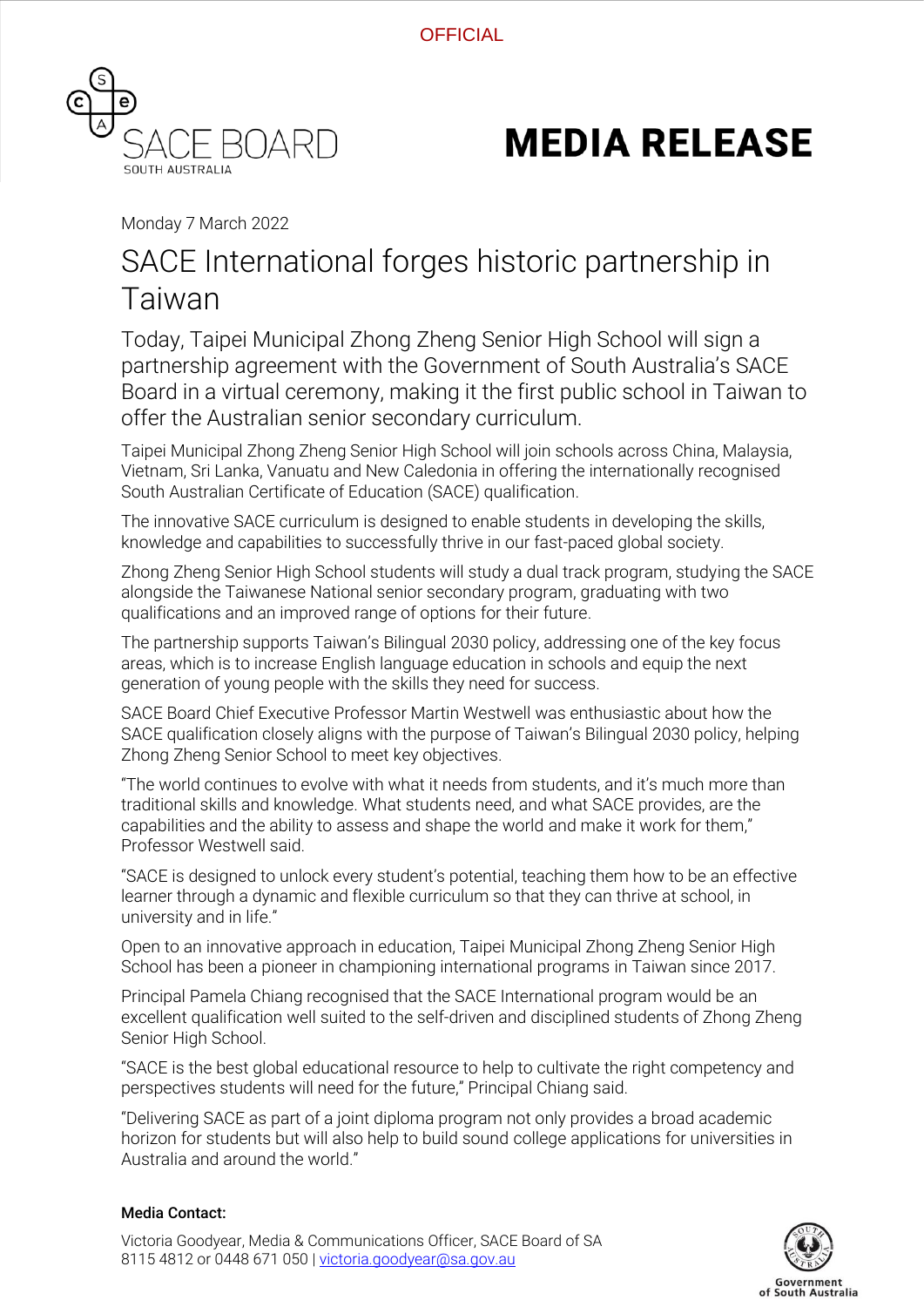**OFFICIAL** 

Principal Chiang also welcomed the significant benefits SACE would bring to the teaching community at the school.

"Joining the SACE International program is a major benchmark in the development of our school because our teachers will access a global professional community with professional development opportunities to promote the pedagogy," Principal Chiang said.

The significant collaboration between Australia and Taipei City was witnessed by Ministry of Education Deputy Director General of K-12 Education Administration Tai Shu-Fen, Australian representative in Taiwan Jenny Bloomfield, Austrade Senior Trade and Investment Commissioner Brent Moore, Principal Pamela Chiang, as well as representatives from the parents, teachers and alumni associations from Zhong Zheng Senior High School, joining Professor Westwell, Dr Jessica Gallagher from the University of Adelaide, Eliza Chui from Austrade's International Education Centre of Excellence, among others.

Australian representative in Taiwan Ms Jenny Bloomfield was thrilled to see the collaboration between Taipei City and Australia.

"I would like to congratulate Zhong Zheng Senior High School, together with the Taipei City Government for becoming the first school in Taiwan to offer the SACE," said Ms Bloomfield.

"This partnership reaffirms the strong education links between Australia and Taiwan and gives Taiwanese students a direct pathway to pursue tertiary studies at Australia's globally renowned educational institutions."

With the successful completion of SACE, graduates gain an international passport that opens doors to top universities in Australia, United Kingdom, United States, Canada, Malaysia and Singapore.

The SACE program has proven to be COVID resilient, an important benefit to school communities and students all over the world. Coursework, projects and collaborative activities make up 70 percent of the final grade, so results are not determined by a final examination. Examinations for many major subjects are offered online, and the flexibility and blended delivery model allows for smooth transitions without any compromise to the academic integrity of the program.

With the SACE program, teachers and leaders are supported by professional learning opportunities so they can deliver the best outcomes for students.

More than 40,000 students have graduated from the SACE International program since its inception in 1982.

For more information about SACE International visit [www.sacei.edu.au.](http://www.sacei.edu.au/) To find out more about SACE International curriculum being offered at Zhong Zheng Senior Secondary High School contact Principal Chiang Hui-Chen (Pamela) via email [p68520@gmail.com.](mailto:p68520@gmail.com)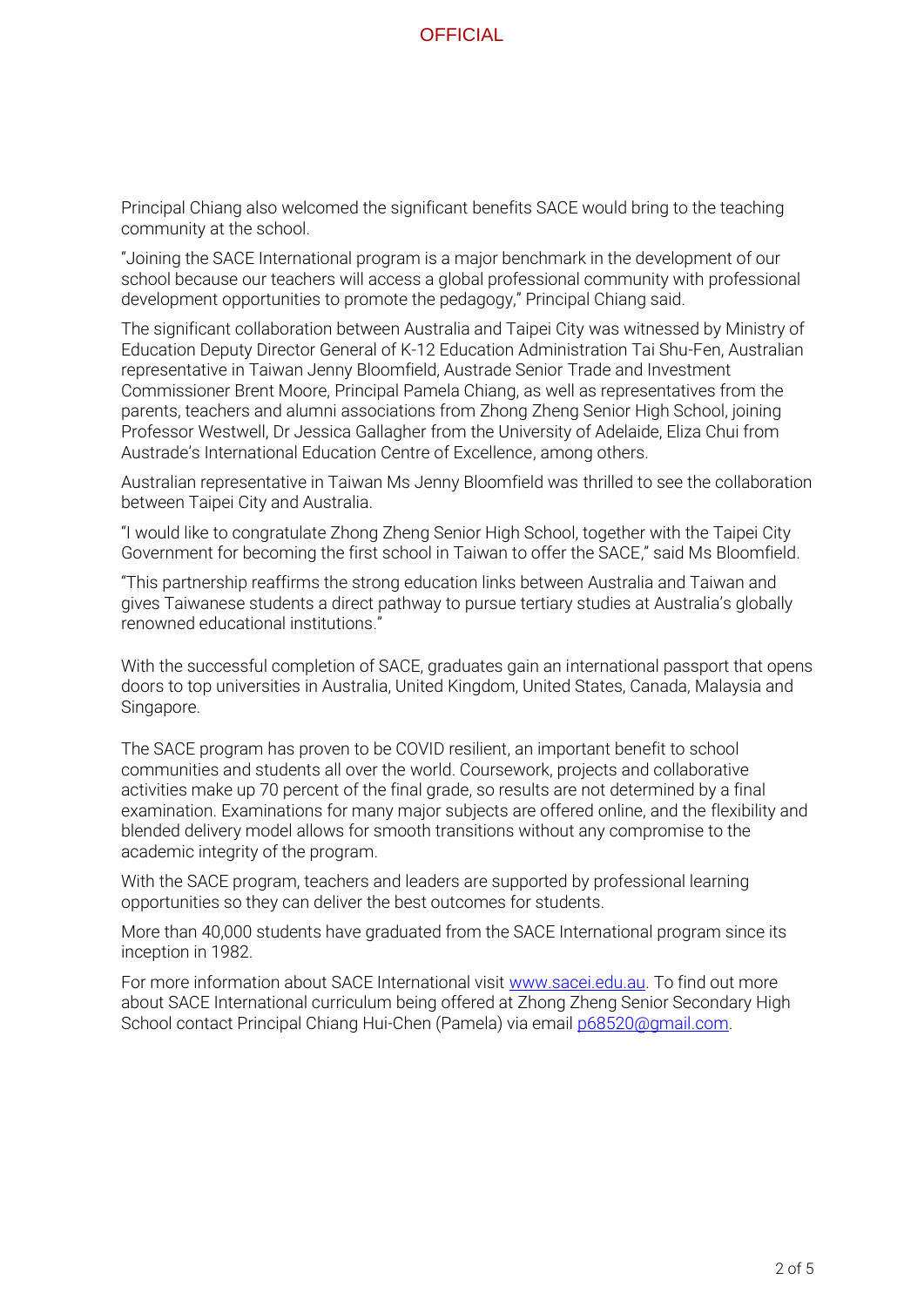

#### Media contacts for further information or interviews:

#### Australia

Victoria Goodyear, Media and Communications Officer, SACE Board of SA Phone: +61 8 8115 4812 Mobile: +61 448 671 050 Email: [victoria.goodyear@sa.gov.au](mailto:victoria.goodyear@sa.gov.au)

#### Taiwan

Chiang Hui-Chen (Pamela), Principal, Taipei Municipal Zhong Zheng Senior Secondary School Phone: +886 2 2823 4811#100 Mobile: +886 979030645 Email: [p68520@gmail.com](mailto:p68520@gmail.com)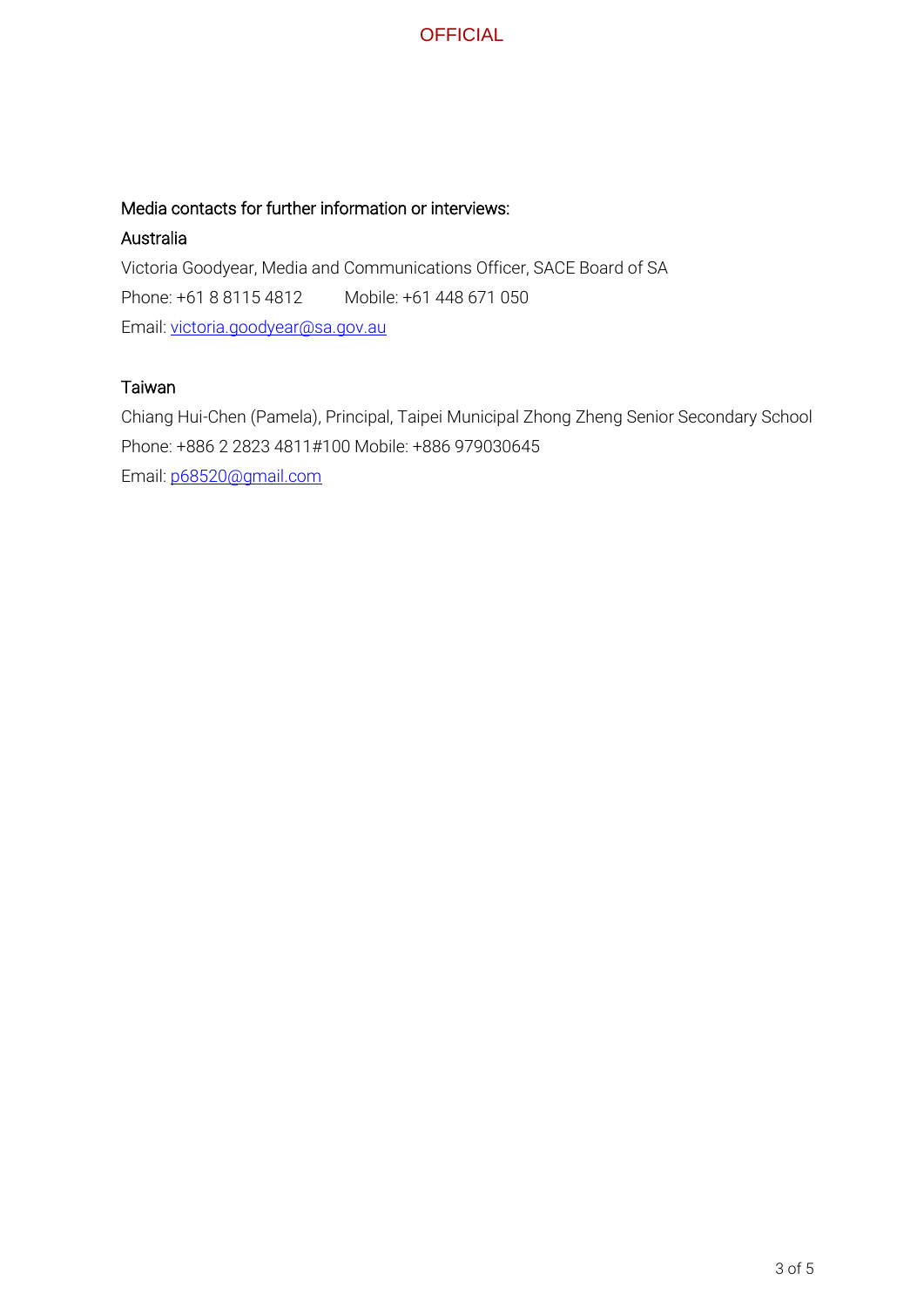**OFFICIAL** 

Monday 7 March 2022

### **SACE 國際課程在臺灣建立歷史性合作夥伴關係**

今天,臺北市立中正高中將與南澳大利亞州政府 SACE 教育證書委員會在線上儀 式簽署合作協定,使其成為臺灣 第一所提供澳大利亞高中課程的公立學校。臺北市 立中正高級中將與世界其他國家一起提供國際認可的南澳大利亞教育證書(SACE) 資格,包含馬來西亞、越南、斯里蘭卡等。

創新的 SACE 課程旨在使學生能夠發展技能、知識及素養能力,以便在我們快節 奏的全球社會中成功茁壯成長。中正高中的學生將學習雙軌課程,與臺灣教育部高中 課程一起學習,畢業時將獲得兩個資格,並為他們的未來提供更好的選擇。

該合作夥伴關係支持臺灣的 2030 年雙語國家政策,關鍵焦點之一,即為增加學 校的英語教育,並為下一代年輕人提供成功所需的語言技能。SACE 教育證書委員會 首席執行官 Martin Westwell 教授熱衷於如何將 SACE 教育資格與臺灣 2030 雙語國家 政策的目的緊密結合,並協助中正中學實現此一關鍵目標。

 韋斯特韋爾教授曾經說過"世界繼續隨著學生的需求而發展,這不僅僅是傳統的技 能和知識。學生需要的,以及 SACE 提供的,是評估和塑造世界的能力,並使其為他 們服務。" "SACE 旨在釋放每個學生的潛力,經由動態和靈活的課程教他們如何成為 一名有效的學習者,以便他們能夠在學校,大學和生活中茁壯成長。"

臺北市立中正高中對創新的教育方法持開放態度,自 2017 年以來一直是臺灣國 際專案的先驅。校長江惠真 了解到,SACE 國際課程是一個優秀的教育資格,非常適 合中正高中自主與自律的學生。江惠真校長表示,SACE 是很好的全球教育資源,可 以幫助培養學生未來所需的正確能力和觀點,將 SACE 作為雙聯文憑課程的一部分, 不僅為學生提供了廣闊的學術視野,還將有助於為澳大利亞及世界各地大學的申請建 立良好的資格。江惠真校長還對 SACE 帶給學校教師專業社群的資源表示歡迎,江惠 真校長表示,加入 SACE 國際課程是學校發展的重要方向,因為我們的教師將進入一 個全球專業社群,提供教師專業發展機會以利不斷精進教學策略。

教育部國民及學前教育署副署長戴淑芬女士、 臺北市政府教育局專門委員楊淑 妃女士、澳洲駐臺灣辦事處代表 露珍怡女士、澳洲駐臺商務處處長 莫博仁先生、中 正高中江惠真女士、南澳教育證書委員會執行長 馬丁·韋斯特維爾教授,以及中正高